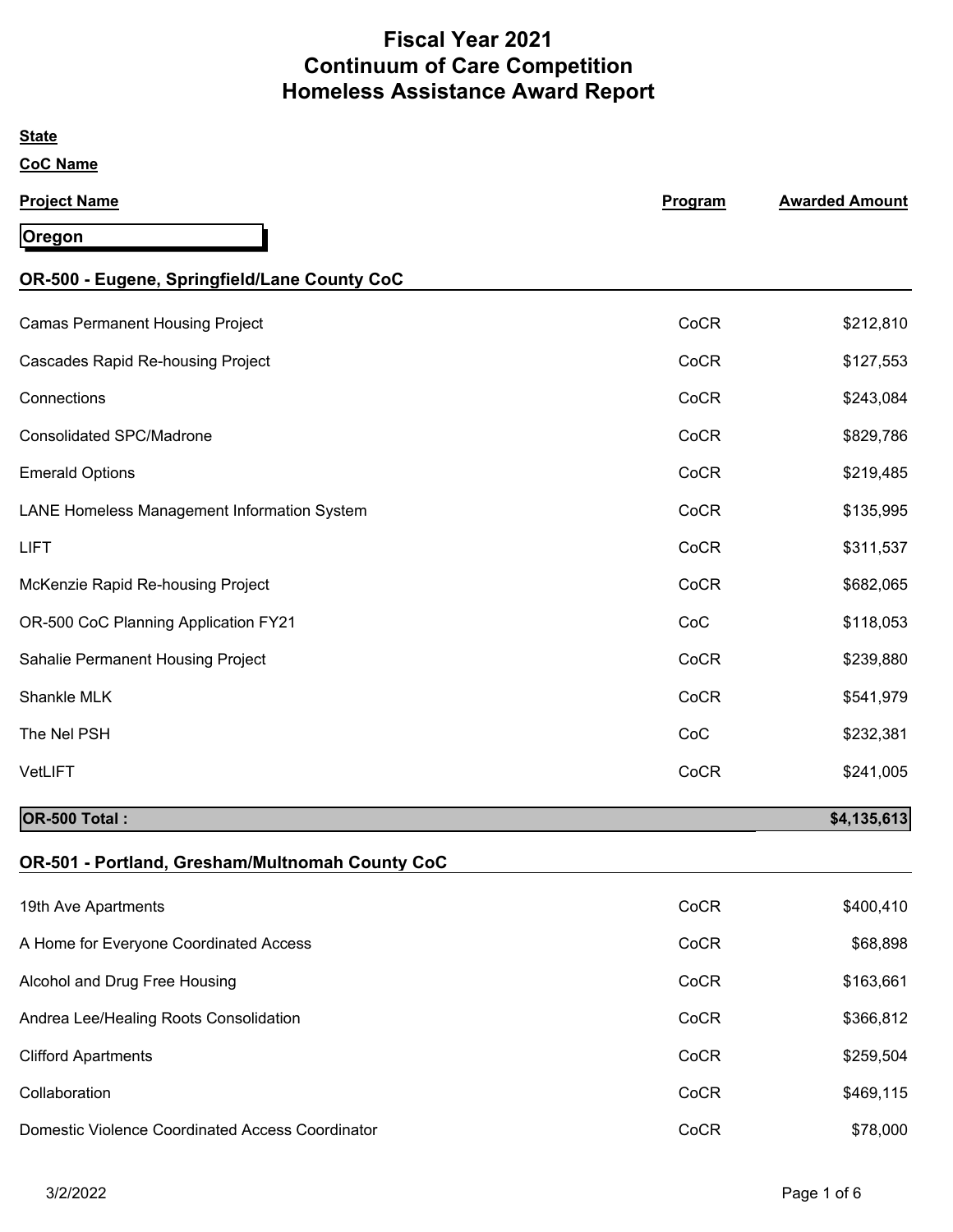## **CoC Name**

| <b>Project Name</b><br>Domestic Violence Supportive Housing Combined | Program<br>CoCR | <b>Awarded Amount</b><br>\$1,339,393 |
|----------------------------------------------------------------------|-----------------|--------------------------------------|
| <b>Family Futures</b>                                                | CoCR            | \$1,482,297                          |
| <b>HMIS</b>                                                          | CoCR            | \$245,666                            |
| <b>HOPE</b>                                                          | CoCR            | \$2,808,665                          |
| Horizons                                                             | CoCR            | \$218,161                            |
| Horizons Homesafe Consolidation                                      | CoCR            | \$793,004                            |
| Housing Integration for Healthier Outcomes                           | CoCR            | \$536,219                            |
| IRCO Housing Services for Survivors FY 2021                          | CoC             | \$382,323                            |
| Madrona Studios                                                      | CoCR            | \$338,125                            |
| Moving to Permanent Housing                                          | CoCR            | \$454,866                            |
| <b>NowHOME</b>                                                       | CoCR            | \$317,452                            |
| Old Town Collaborative Homeless Housing Program (OR0169L0E012007)    | CoCR            | \$527,649                            |
| OR-501 CoC Planning Application FY2021                               | CoC             | \$816,159                            |
| OTIS Project                                                         | CoCR            | \$463,698                            |
| Pathways Rent Assistance                                             | CoCR            | \$229,755                            |
| Project HAVEN Permanent Supportive Housing                           | CoCR            | \$1,184,621                          |
| Project HAVEN: Rapid Rehousing                                       | CoCR            | \$2,025,524                          |
| <b>Rapid Rehousing Bonus</b>                                         | CoCR            | \$92,336                             |
| Rapid Re-Housing Intitiative                                         | CoCR            | \$572,480                            |
| Roads to Housing                                                     | CoCR            | \$131,147                            |
| Royal Palm 2 PSH Consolidated                                        | CoCR            | \$1,326,391                          |
| Safe Home                                                            | CoCR            | \$174,439                            |
| Safe Home Partnership                                                | CoCR            | \$589,561                            |
| SPC Home Forward Amalgamate                                          | CoCR            | \$7,037,001                          |
| <b>Special Needs Services</b>                                        | CoCR            | \$127,974                            |
| Spectrum Housing Relief: PSH                                         | CoCR            | \$296,488                            |
| Sunrise Place                                                        | CoCR            | \$106,767                            |
| The Women's Housing Collaborative Consolidation                      | CoCR            | \$674,363                            |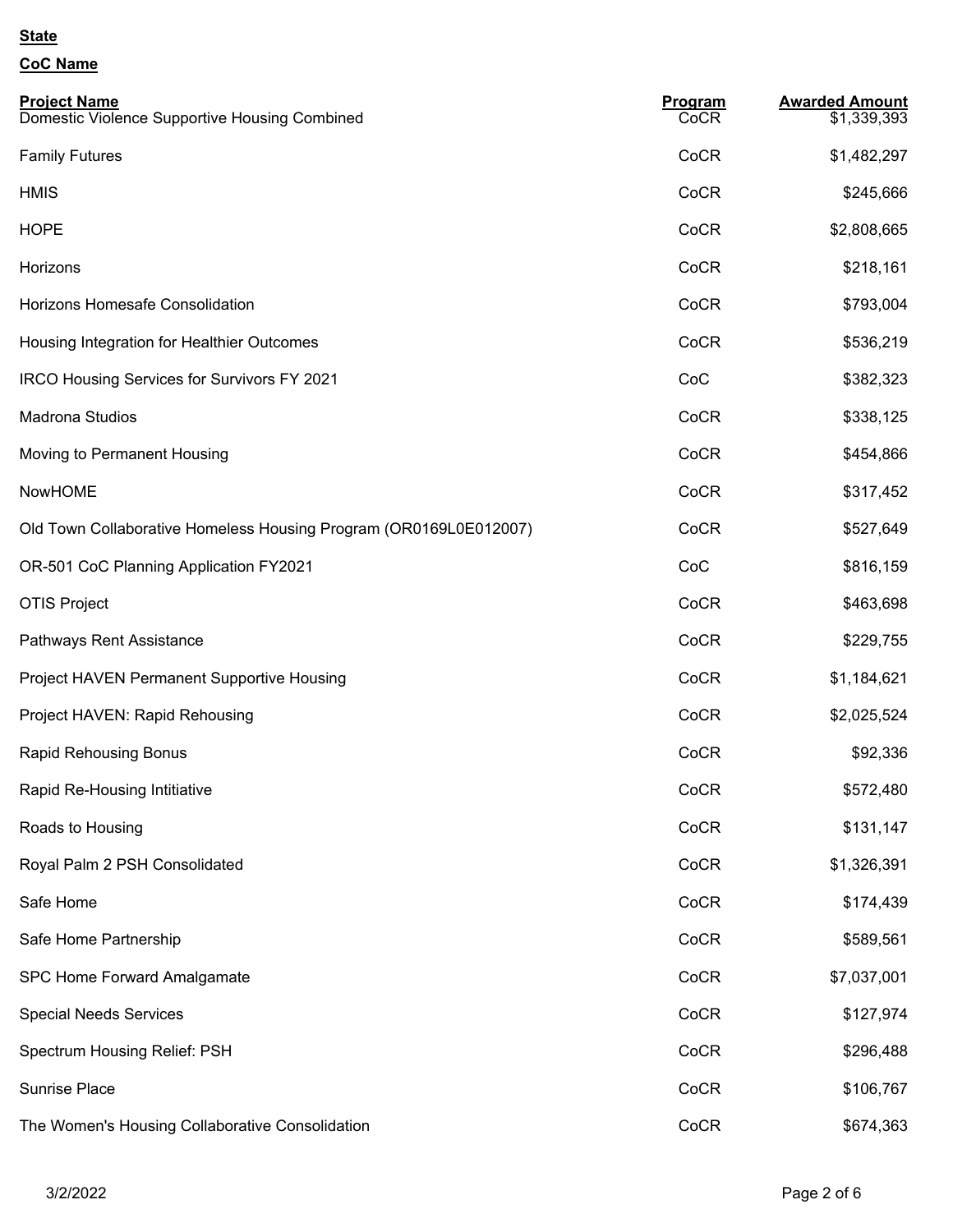#### **CoC Name**

| <b>Project Name</b>                                                       | Program | <b>Awarded Amount</b> |
|---------------------------------------------------------------------------|---------|-----------------------|
| Winter Housing: Targeted Permanent Supportive Housing for Women's Shelter | CoCR    | \$373.995             |
| Residents                                                                 |         |                       |
| Women's Housing Program                                                   | CoCR    | \$343,214             |
|                                                                           |         |                       |
| <b>YWCA Transitional and Rapid Re-Housing Program</b>                     | CoC     | \$783.560             |
|                                                                           |         |                       |
|                                                                           |         |                       |

## **OR-501 Total :** \$28,599,693

#### **OR-502 - Medford, Ashland/Jackson County CoC**

| <b>OR-502 Total:</b>        |      | \$268,247 |
|-----------------------------|------|-----------|
| <b>Transition Project</b>   | CoCR | \$58,160  |
| FY2021 CoC Planning Project | CoC  | \$16,616  |
| Ashland Housing Match 2021  | CoCR | \$54,778  |
| 2021 New DV Bonus Project   | CoC  | \$85,959  |
| 2021 DV Renewal Project     | CoCR | \$52,734  |
|                             |      |           |

#### **OR-503 - Central Oregon CoC**

| AT Home - RRH                            | CoC  | \$76,036  |
|------------------------------------------|------|-----------|
| Cascades RHY RRH Program                 | CoCR | \$77,452  |
| Central OR Planning                      | CoC  | \$22,631  |
| Central Oregon CES                       | CoC  | \$37,718  |
| COVO Housing Stabilization Program       | CoCR | \$39,099  |
| Family PSH                               | CoC  | \$124,785 |
| <b>FUSE Permanent Supportive Housing</b> | CoCR | \$123,316 |
| <b>HMIS</b>                              | CoCR | \$53,000  |
| NeighborImpact PH-RRH Program            | CoCR | \$212,926 |
| <b>Welcome Home Grant</b>                | CoCR | \$19,068  |
|                                          |      |           |

### **OR-503 Total :** \$786,031

### **OR-504 - Salem/Marion, Polk Counties CoC**

| CHS DV Bonus Project      | CoCR | \$215,813 |
|---------------------------|------|-----------|
| CHS DV RRH - New DV Bonus | CoC  | \$166,019 |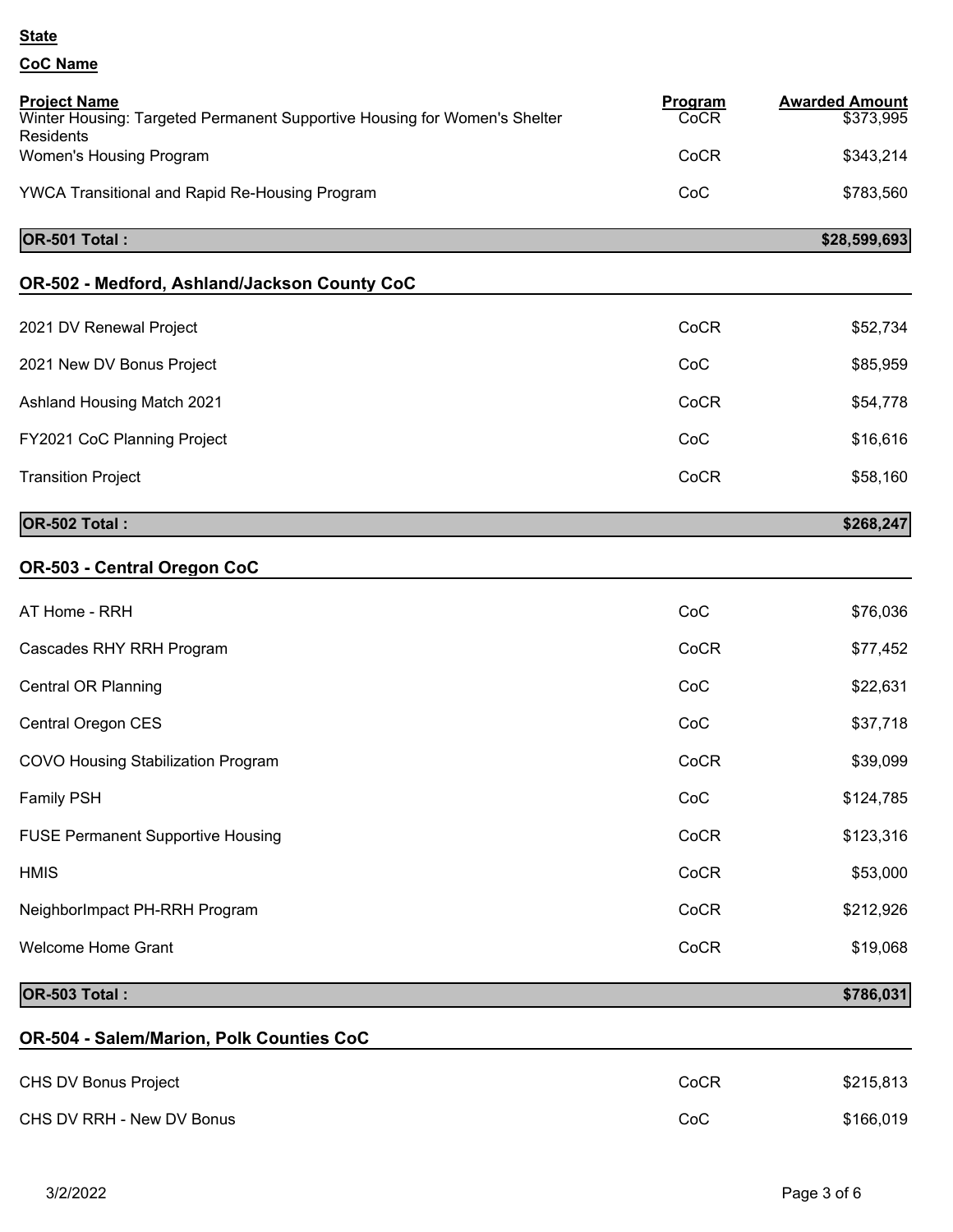## **CoC Name**

| <b>Project Name</b><br>CHS DV RRH Housing & Services Project | Program<br>CoCR | <b>Awarded Amount</b><br>\$222,413 |
|--------------------------------------------------------------|-----------------|------------------------------------|
| DV Survivor Housing Services                                 | CoC             | \$29,132                           |
| FY 2021 Planning Grant                                       | CoC             | \$32,496                           |
| <b>HMIS Support</b>                                          | CoCR            | \$14,696                           |
| MWVCAA CE-SSO Renewal                                        | CoCR            | \$36,309                           |
| <b>MWVCAA CoC RRH Renewal Project</b>                        | CoCR            | \$188,616                          |
| Shangri-La PSH Assistance PH                                 | CoCR            | \$200,911                          |
| Shangri-La SHAP-1.2 PSH                                      | CoCR            | \$163,466                          |

## **OR-504 Total :** \$1,269,871

## **OR-505 - Oregon Balance of State CoC**

| <b>CAPECO Co-Operative PH RRH</b>              | CoCR | \$139,758 |
|------------------------------------------------|------|-----------|
| <b>CAPECO PH Bonus 1</b>                       | CoCR | \$43,506  |
| <b>CAPO Planning Project</b>                   | CoC  | \$96,766  |
| <b>CARE Homeless PH Bonus 1</b>                | CoCR | \$64,711  |
| <b>CARE Homeless PH-RRH</b>                    | CoCR | \$33,454  |
| CAT FISH DV Bonus RRH                          | CoCR | \$292,208 |
| <b>CAT New Beginnings</b>                      | CoCR | \$174,610 |
| CAT Permanent Housing Program PH               | CoCR | \$177,691 |
| CAT St. Helens PH-RRH Consolidated             | CoCR | \$267,263 |
| CCA- PH Bonus 1                                | CoCR | \$87,308  |
| <b>CCA-PH-RRH</b>                              | CoCR | \$26,931  |
| CCA-PH-RRH-Youth                               | CoCR | \$66,983  |
| <b>CCA-SASH</b>                                | CoC  | \$45,037  |
| <b>CSC Corvallis PSH</b>                       | CoCR | \$87,880  |
| <b>CSC Supportive Housing RRH Consolidated</b> | CoCR | \$238,842 |
| OR-505 CoC HMIS Consolidated Grant             | CoCR | \$100,000 |
| <b>ORCCA Futures Youth RRH</b>                 | CoCR | \$144,956 |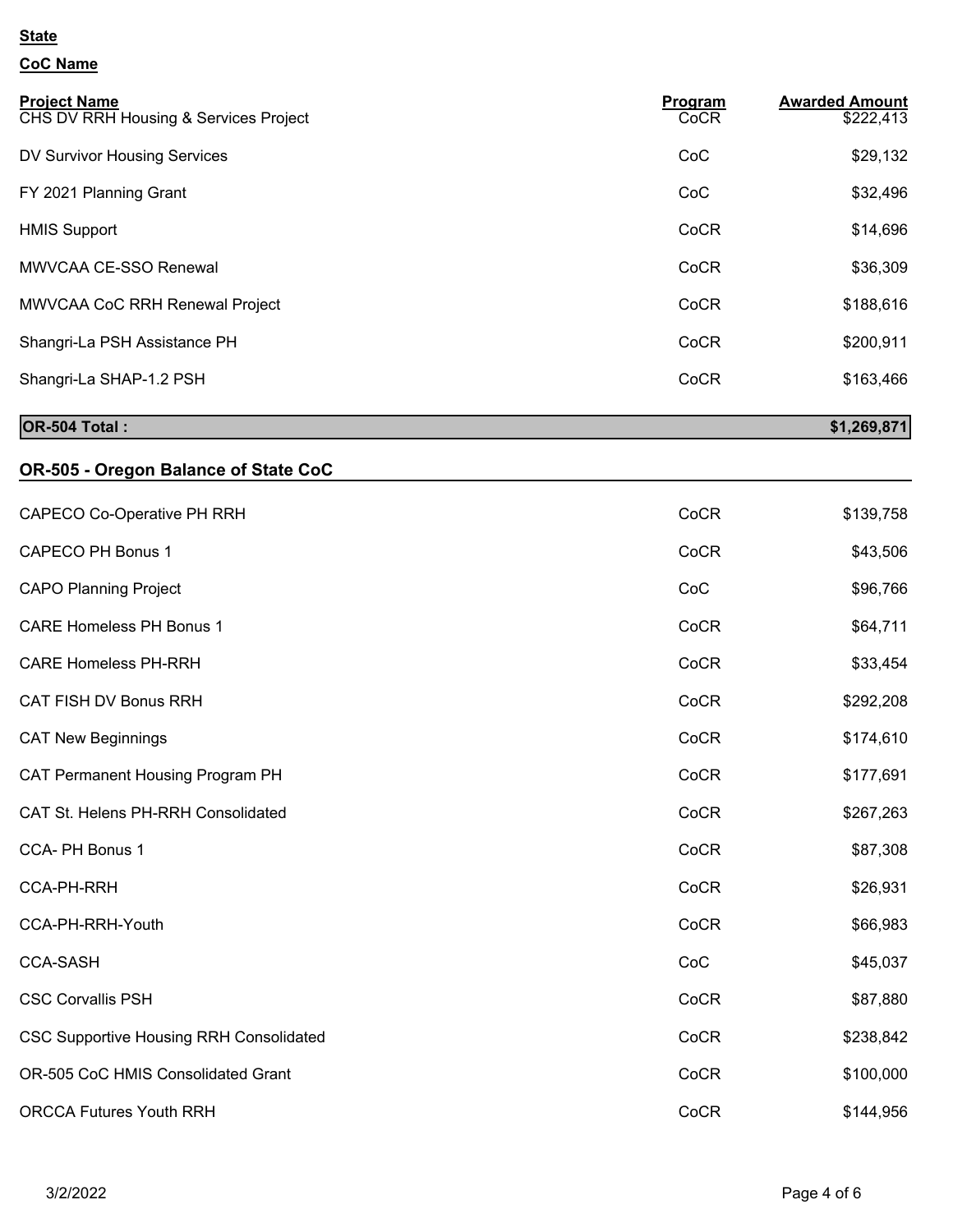**CoC Name**

| <b>Project Name</b><br>ROCC HMIS-CE                | Program<br>CoC | <b>Awarded Amount</b><br>\$36,598 |
|----------------------------------------------------|----------------|-----------------------------------|
| UCAN CARE For Independent Living PH                | CoCR           | \$51,450                          |
| <b>UCAN Rent and Support PH-RRH Consolidated</b>   | CoCR           | \$146,077                         |
| <b>UCAN ROLS PH</b>                                | CoCR           | \$183,946                         |
| YCAP DV RRH FY2021                                 | CoCR           | \$57,793                          |
| YCAP Open Door PSH Bonus FY2021                    | CoCR           | \$73,772                          |
| YCAP Safe Housing PSH Bonus FY2021                 | CoCR           | \$83,680                          |
| YCAP Stabilization and Self-Reliance PH-RRH FY2021 | CoCR           | \$69,830                          |

## **OR-505 Total :** \$2,791,050

### **OR-506 - Hillsboro, Beaverton/Washington County CoC**

| <b>Clover Court</b>                            | CoCR | \$28,460    |
|------------------------------------------------|------|-------------|
| CoC Rapid Re-Housing for Families              | CoCR | \$515,924   |
| Hillsboro Graduated Independent Living Program | CoCR | \$100,081   |
| Homeless Management Information System         | CoCR | \$39,742    |
| Housing Stabilization Program                  | CoCR | \$31,618    |
| OR-506 CoC Planning Application FY2021         | CoC  | \$122,230   |
| <b>Reentry Housing</b>                         | CoCR | \$332,466   |
| <b>Shelter Plus Care Renewal</b>               | CoCR | \$2,346,747 |
| Sojourner's House Combined                     | CoCR | \$416,478   |
| <b>Transitional Living Program</b>             | CoCR | \$121,741   |
|                                                |      |             |

## **OR-506 Total :** \$4,055,487

### **OR-507 - Clackamas County CoC**

| Chez Ami                                                                        | CoCR | \$235,379 |
|---------------------------------------------------------------------------------|------|-----------|
| <b>Clackamas County CoC HMIS</b>                                                | CoCR | \$70,862  |
| Coordinated Access for Survivors of Domestic Violence-Renewal + Expansion-2021. | CoC  | \$34,489  |
| Coordinated Access for Survivors of Domestic Violence-Renewal Stand Alone-2021  | CoCR | \$64,912  |
| <b>Coordinated Housing Access</b>                                               | CoCR | \$31,928  |